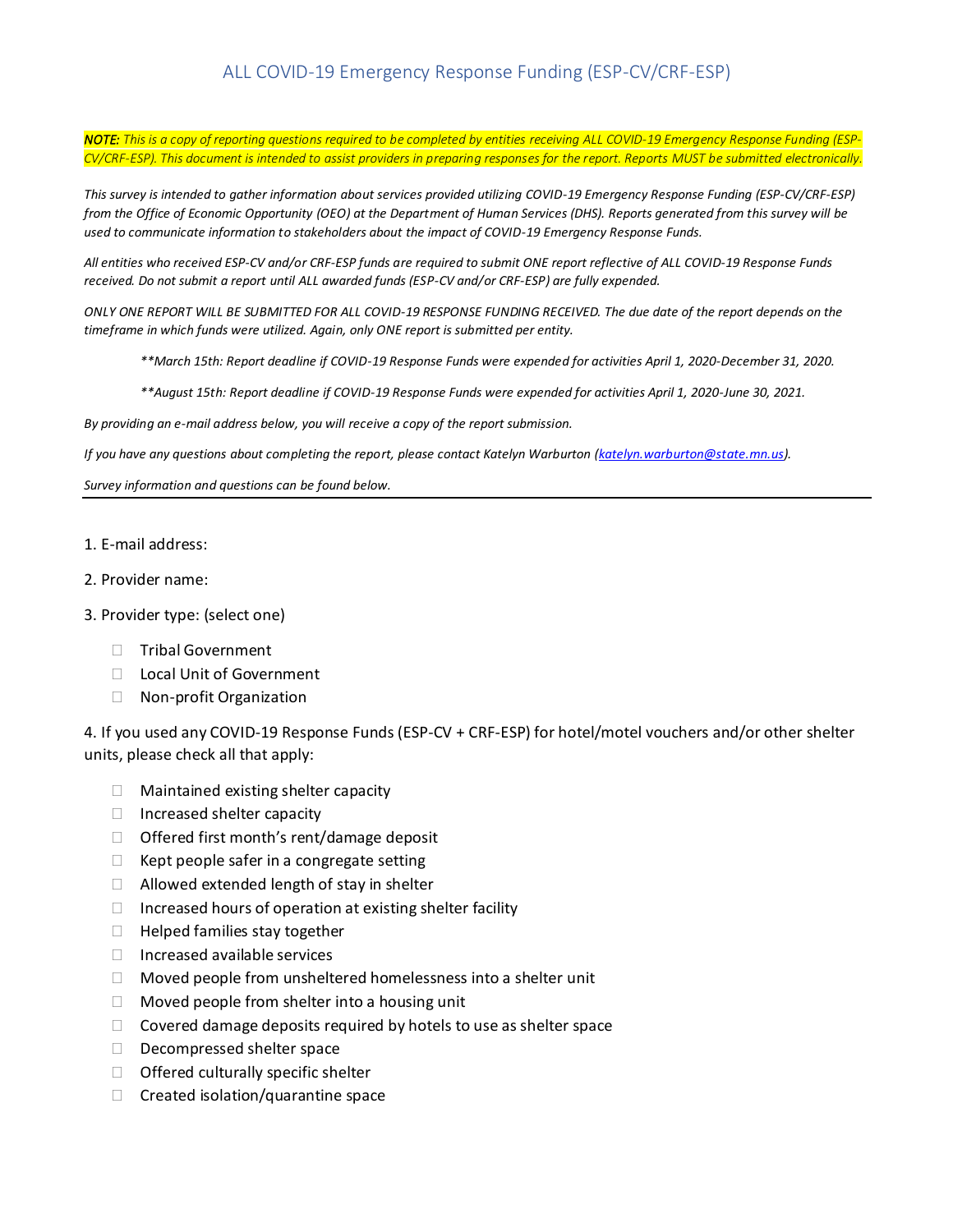- $\Box$  Provided stable location for guests to stay to help prevent transmission of COVID-19
- $\Box$  Increased access to technology for telehealth appointments, submission of unemployment applications, connection to service providers, access to email, job search, etc...
- □ Not Applicable
- Other:

5. If you used any COVID-19 Response Funds (ESP-CV + CRF-ESP) for meals, snacks, food transportation, etc. please check all that apply:

- $\Box$  Transportation increased accessibility of food (i.e. delivery of food)
- □ More food was distributed
- $\Box$  Added equipment to accept, store, and/or deliver more food
- Able to serve BIPOC (Black, Indigenous, People of Color) communities
- $\Box$  Able to offer more culturally specific foods
- □ Not Applicable
- Other:

6. If you used any COVID-19 Response Funds (ESP-CV + CRF-ESP) to support salaries, staff positions, volunteers, etc. please check all that apply:

- $\Box$  Replaced a decreased volunteer force with additional paid staff to maintain existing services
- $\Box$  Hero pay/hazard pay for staff
- $\Box$  Increased staff to extend hours of operation
- $\Box$  Hired staff/security at new shelter settings opened in response to COVID-19 including new congregate shelters, new hotel-to-home projects, new day shelters.
- Not Applicable
- □ Other:

7. If you used any COVID-19 Response Funds (ESP-CV + CRF-ESP) to improve the safety of your facility, please check all that apply:

- $\Box$  Updated HVAC system, and/or made other improvements to filtration and/or ventilation to reduce risk of airborne transmission
- $\Box$  Installed plexiglass dividers
- $\Box$  Replaced furniture with materials that can be easily cleaned
- $\Box$  Divided rooms to allow for social distancing
- Not Applicable
- Other:

8. If you used any COVID-19 Response Funds (ESP-CV + CRF-ESP) for hygiene, sanitation, and/or cleaning supplies, please check all that apply:

- □ Supplied staff with PPE *(e.g. masks, face shields, etc.)*
- □ Supplied guests with PPE *(e.g. masks, face shields, etc.)*
- $\Box$  Purchased cleaning supplies to disinfect and sanitize.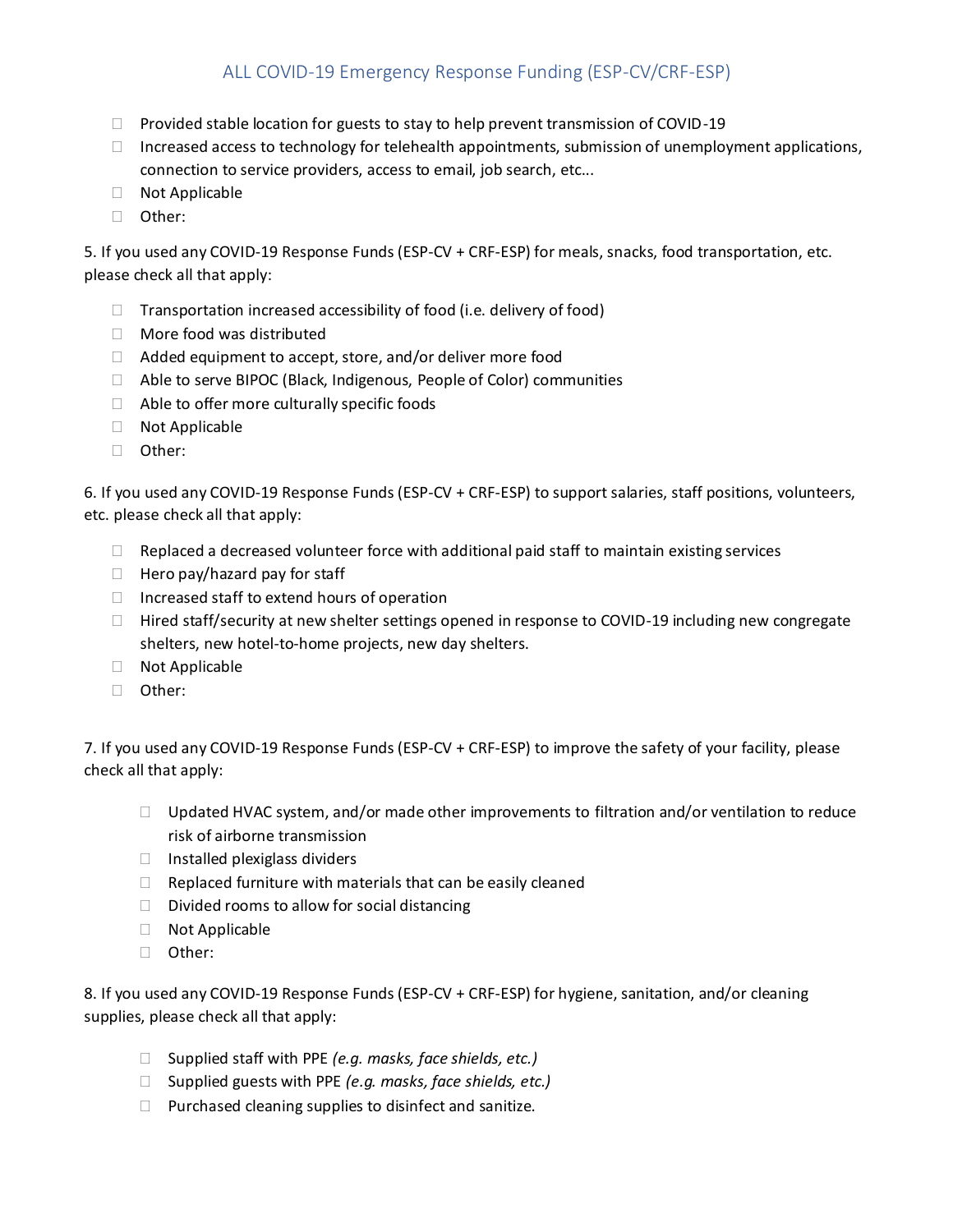- $\Box$  Increased availability of portable restrooms/hand-washing stations for encampments
- $\Box$  Hired cleaning company to sanitize and clean high-touch areas/shared spaces and/or assist with room turnover for new guests.
- $\Box$  Paid fees for cleaning services provide by external business(s)
- Not Applicable
- Other:

#### **MAINTAINED SHELTER UNITS**

*The intention of this question is to determine how many EXISTING units (shelter units available prior to COVID-19) would be lost without the COVID-19 emergency response funds (OEO, DHS). Information about new/expanded capacity (existing prior to COVID-19) will be asked about it in future sections of this survey.* 

9. Were funds used to maintain existing shelter units (shelter units established prior to the COVID-19 pandemic)? *(yes/no)*

*If yes,*

10. How many shelter units (existing prior to the COVID-19 pandemic) were maintained as a result of ESP-CV and/or CRF-ESP funds received?

#### **HOTEL/MOTEL UNITS**

11. Did you provide hotel/motel units with these funds? (y*es/no)*

*If yes,*

12. How many households (unduplicated) were served in hotel/motel units funded with ESP-CV and/or CRF-ESP funds?

#### *Demographic Details*

#### Please provide the following demographic information about the **HEAD OF HOUSEHOLD**.

Racial, economic, and other inequities increase susceptibility to the COVID-19 pandemic. Please complete this section to provide demographic information on the population served through ALL COVID-19 EMERGENCY RESPONSE Funds allocated by the Office of Economic Opportunity. Racial and ethnic categories utilized by HUD have been modified for the purposes of collecting demographic information, with the recognition that limitations exist in using these categories. Further details about reporting racial identifiers can be found here [\(https://files.hudexchange.info/resources/documents/HMIS-Data-Standards-Manual.pdf\)](https://files.hudexchange.info/resources/documents/HMIS-Data-Standards-Manual.pdf).

#### *Race*

13. For head of households ONLY, please provide the numbers served in hotel/motel units through ALL COVID-19 EMERGENCY RESPONSE FUNDS (ESP-CV and CRF-ESP) who identify as the following racial categories:

- a. American Indian/Alaska Native:
- b. Asian:
- c. Black/African American:
- d. Native Hawaiian/Other Pacific Islander:
- e. White: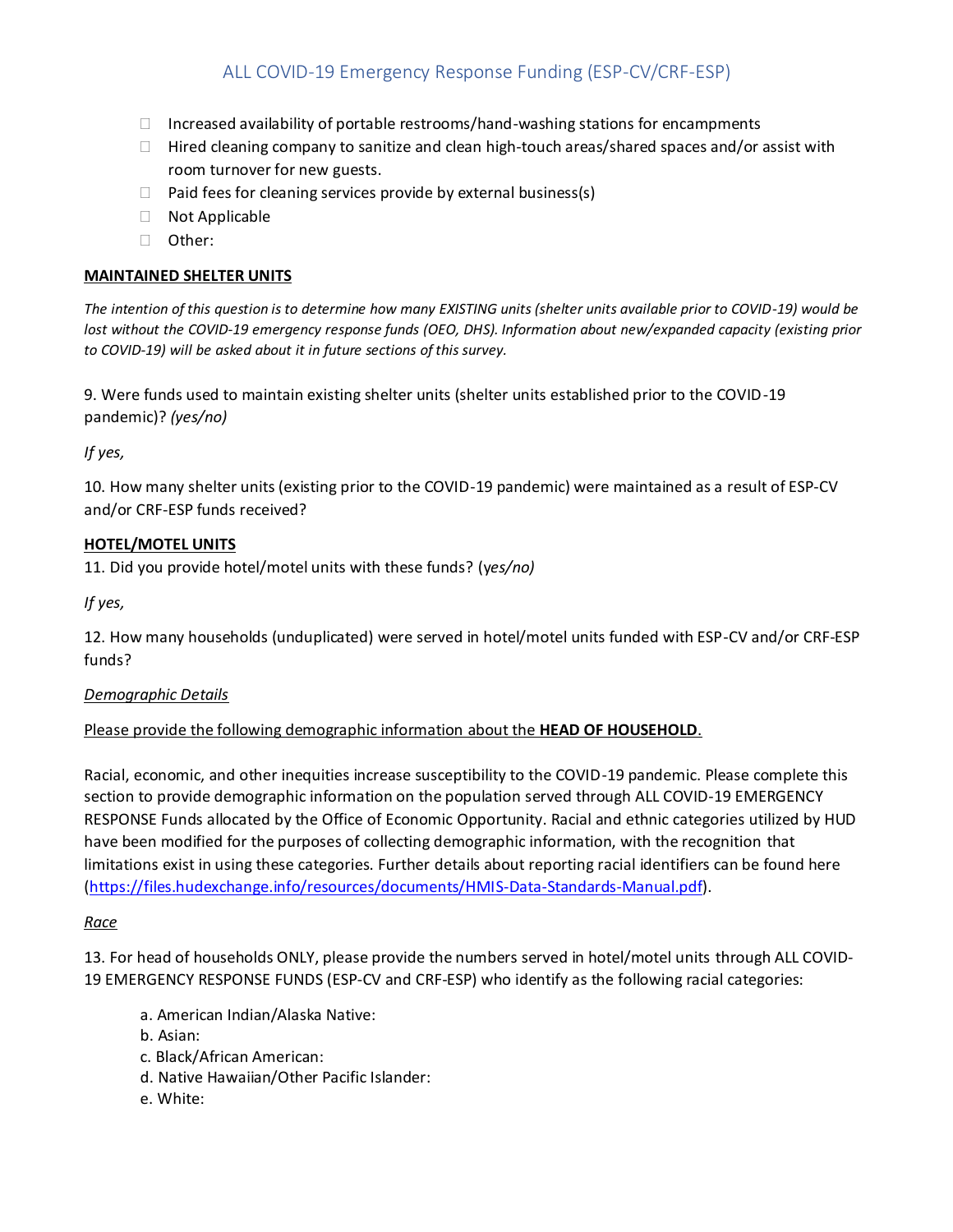- f. Biracial/Multiracial:
- g. Racial information not reported/not collected:

## *Ethnicity*

## Please provide the following demographic information about the **HEAD OF HOUSEHOLD**.

Racial, economic, and other inequities increase susceptibility to the COVID-19 pandemic. Please complete this section to provide demographic information on the population served through ALL COVID-19 EMERGENCY RESPONSE Funds allocated by the Office of Economic Opportunity. Racial and ethnic categories utilized by HUD have been modified for the purposes of collecting demographic information, with the recognition that limitations exist in using these categories. Further details about reporting racial identifiers can be found here (https://files.hudexchange.info/resources/documents/HMIS-Data-Standards-Manual.pdf).

14. Please provide the number of households served in hotel/motel units through ALL COVID-19 EMERGENCY RESPONSE FUNDS (ESP-CV and CRF-ESP) who identify as the following ethnic categories. For the purposes of this report, please document only the ethnic identification of the head of household:

- a. Hispanic/Latino:
- b. Non-Hispanic/Non-Latino:
- c. Ethnicity information not reported/collected:

#### *Age*

15. Please provide the number of households served in hotel/motel units through ALL COVID-19 EMERGENCY RESPONSE FUNDS (ESP-CV and CRF-ESP) of the following household types:

- a. Single Adults (age 25 and older):
- b. Single Youth (age 18-24):
- c. Single Minor Youth (age 17 and younger):
- d. Adult (age 25 and older) headed Families with children:
- e. Youth (age 18-24) headed families with children:
- f. Minor Youth (age 17 and younger) headed families with children:

#### **FIRST MONTH'S RENT/DAMAGE DEPOSIT**

16. Did you provide first month's rent/damage deposit with these funds? *(yes/no)*

*If yes,*

17. How many households (unduplicated) were served with first month's rent/damage deposit assistance utilizing ESP-CV and/or CRF-ESP funds?

#### *Demographic Details*

Please provide the following demographic information about the **HEAD OF HOUSEHOLD**.

Racial, economic, and other inequities increase susceptibility to the COVID-19 pandemic. Please complete this section to provide demographic information on the population served through ALL COVID-19 EMERGENCY RESPONSE Funds allocated by the Office of Economic Opportunity. Racial and ethnic categories utilized by HUD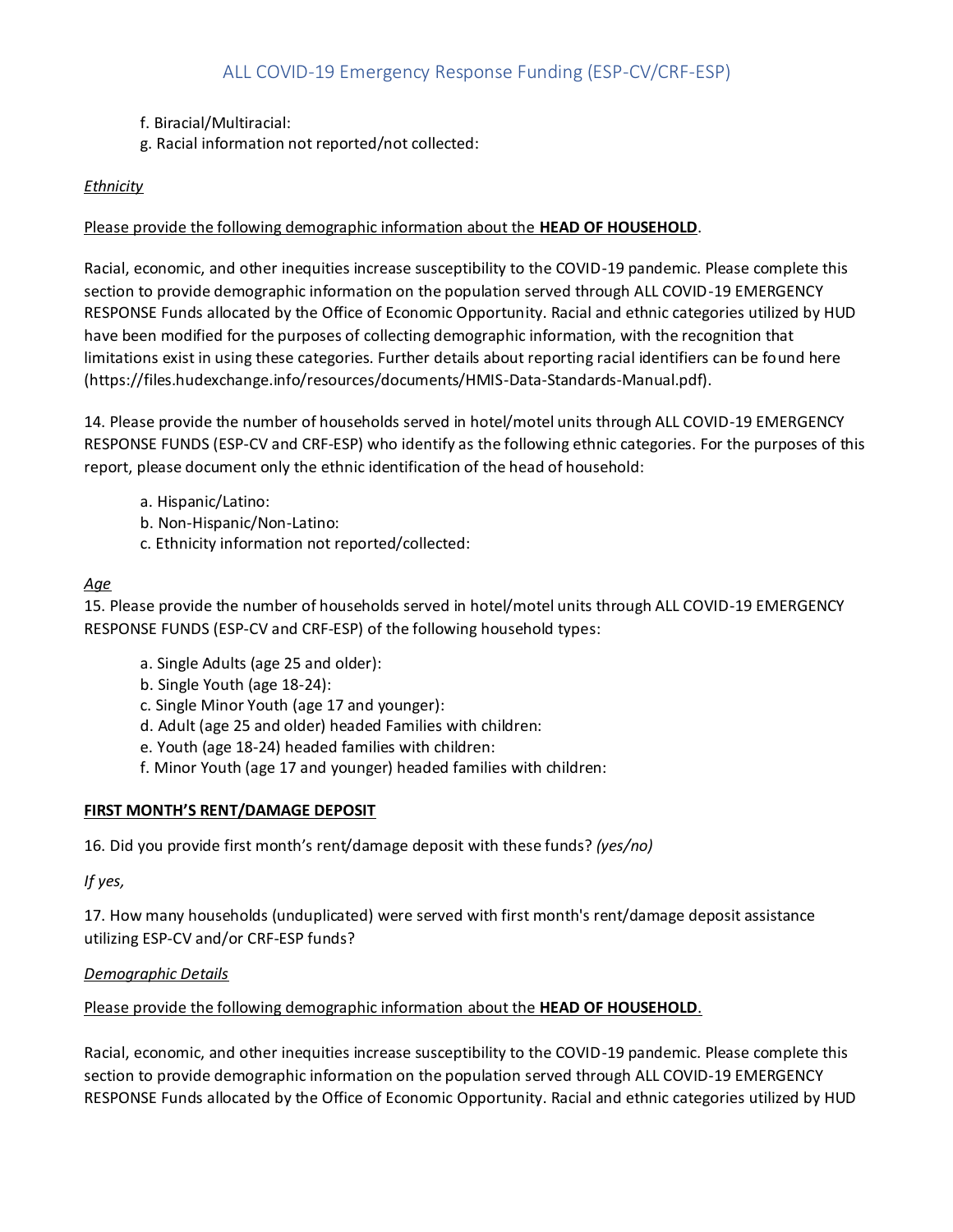have been modified for the purposes of collecting demographic information, with the recognition that limitations exist in using these categories. Further details about reporting racial identifiers can be found here [\(https://files.hudexchange.info/resources/documents/HMIS-Data-Standards-Manual.pdf\)](https://files.hudexchange.info/resources/documents/HMIS-Data-Standards-Manual.pdf).

# *Race*

18. For head of households ONLY, please provide the numbers served in hotel/motel units through ALL COVID-19 EMERGENCY RESPONSE FUNDS (ESP-CV and CRF-ESP) who identify as the following racial categories:

- a. American Indian/Alaska Native:
- b. Asian:
- c. Black/African American:
- d. Native Hawaiian/Other Pacific Islander:
- e. White:
- f. Biracial/Multiracial:
- g. Racial information not reported/not collected:

## *Ethnicity*

# Please provide the following demographic information about the **HEAD OF HOUSEHOLD**.

Racial, economic, and other inequities increase susceptibility to the COVID-19 pandemic. Please complete this section to provide demographic information on the population served through ALL COVID-19 EMERGENCY RESPONSE Funds allocated by the Office of Economic Opportunity. Racial and ethnic categories utilized by HUD have been modified for the purposes of collecting demographic information, with the recognition that limitations exist in using these categories. Further details about reporting racial identifiers can be found here (https://files.hudexchange.info/resources/documents/HMIS-Data-Standards-Manual.pdf).

20. Please provide the number of households served in hotel/motel units through ALL COVID-19 EMERGENCY RESPONSE FUNDS (ESP-CV and CRF-ESP) who identify as the following ethnic categories. For the purposes of this report, please document only the ethnic identification of the head of household:

- a. Hispanic/Latino:
- b. Non-Hispanic/Non-Latino:
- c. Ethnicity information not reported/collected:

# *Age*

21. Please provide the number of households served in hotel/motel units through ALL COVID-19 EMERGENCY RESPONSE FUNDS (ESP-CV and CRF-ESP) of the following household types:

- a. Single Adults (age 25 and older):
- b. Single Youth (age 18-24):
- c. Single Minor Youth (age 17 and younger):
- d. Adult (age 25 and older) headed Families with children:
- e. Youth (age 18-24) headed families with children:
- f. Minor Youth (age 17 and younger) headed families with children:

#### **OTHER SHELTER UNITS**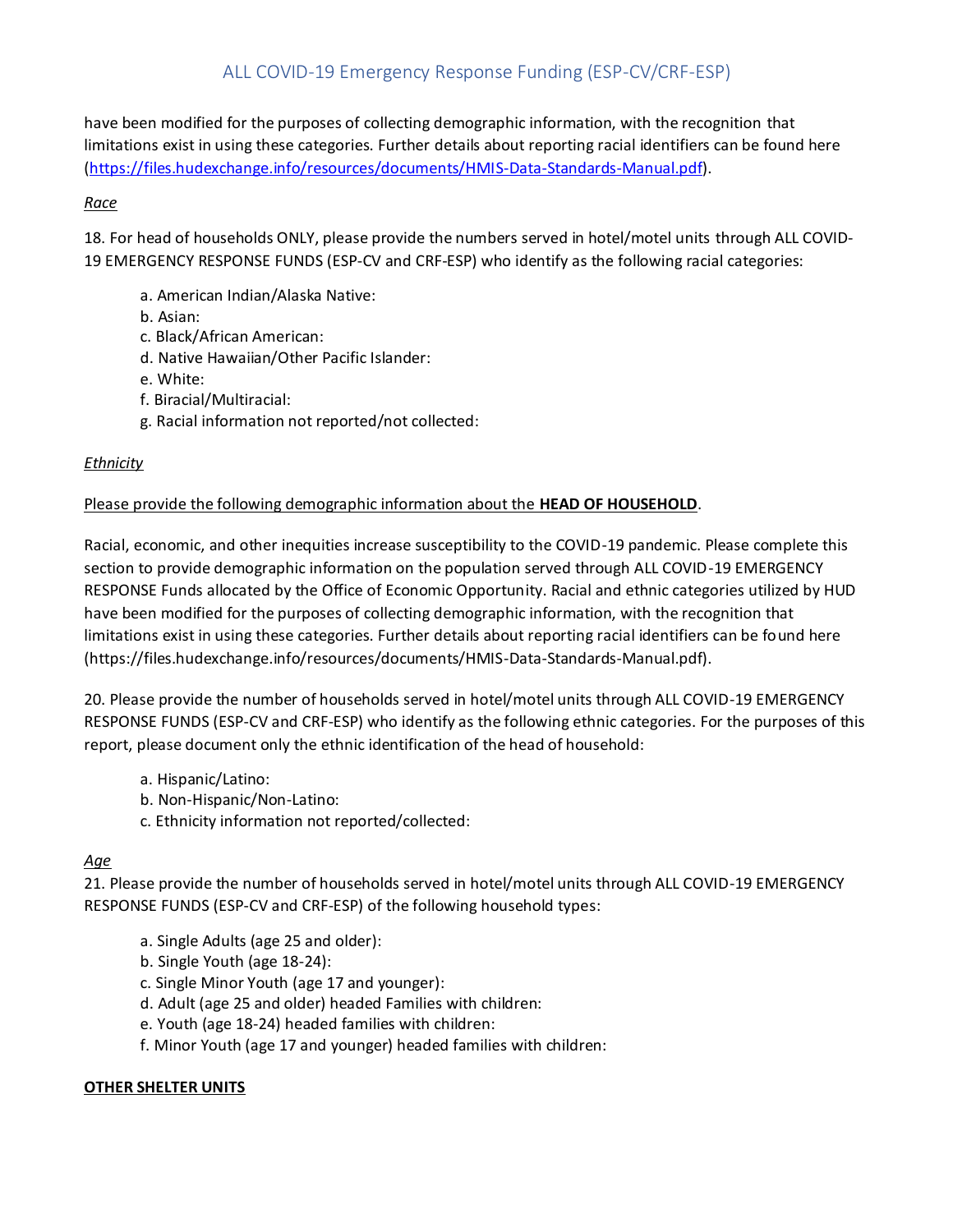*This section refers to shelter units created in response to the COVID-19 pandemic that do NOT include hotel/motel units and/or first month's rent/damage deposits.*

22. Did you provide other NEW shelter units with ESP-CV and/or CRF-ESP funds (excluding hotel/motel units and first month's rent/damage deposits)?

# *If yes,*

23. How many households (unduplicated) were served in new shelter units established with ESP-CV and/or CRF-ESP funds (excluding hotel/motel units and first month's rent/damage deposit)?

## *Demographic Details*

## Please provide the following demographic information about the **HEAD OF HOUSEHOLD**.

Racial, economic, and other inequities increase susceptibility to the COVID-19 pandemic. Please complete this section to provide demographic information on the population served through ALL COVID-19 EMERGENCY RESPONSE Funds allocated by the Office of Economic Opportunity. Racial and ethnic categories utilized by HUD have been modified for the purposes of collecting demographic information, with the recognition that limitations exist in using these categories. Further details about reporting racial identifiers can be found here [\(https://files.hudexchange.info/resources/documents/HMIS-Data-Standards-Manual.pdf\)](https://files.hudexchange.info/resources/documents/HMIS-Data-Standards-Manual.pdf).

## *Race*

24. For head of households ONLY, please provide the numbers served in hotel/motel units through ALL COVID-19 EMERGENCY RESPONSE FUNDS (ESP-CV and CRF-ESP) who identify as the following racial categories:

- a. American Indian/Alaska Native:
- b. Asian:
- c. Black/African American:
- d. Native Hawaiian/Other Pacific Islander:
- e. White:
- f. Biracial/Multiracial:
- g. Racial information not reported/not collected:

#### *Ethnicity*

# Please provide the following demographic information about the **HEAD OF HOUSEHOLD**.

Racial, economic, and other inequities increase susceptibility to the COVID-19 pandemic. Please complete this section to provide demographic information on the population served through ALL COVID-19 EMERGENCY RESPONSE Funds allocated by the Office of Economic Opportunity. Racial and ethnic categories utilized by HUD have been modified for the purposes of collecting demographic information, with the recognition that limitations exist in using these categories. Further details about reporting racial identifiers can be found here (https://files.hudexchange.info/resources/documents/HMIS-Data-Standards-Manual.pdf).

25. Please provide the number of households served in hotel/motel units through ALL COVID-19 EMERGENCY RESPONSE FUNDS (ESP-CV and CRF-ESP) who identify as the following ethnic categories. For the purposes of this report, please document only the ethnic identification of the head of household: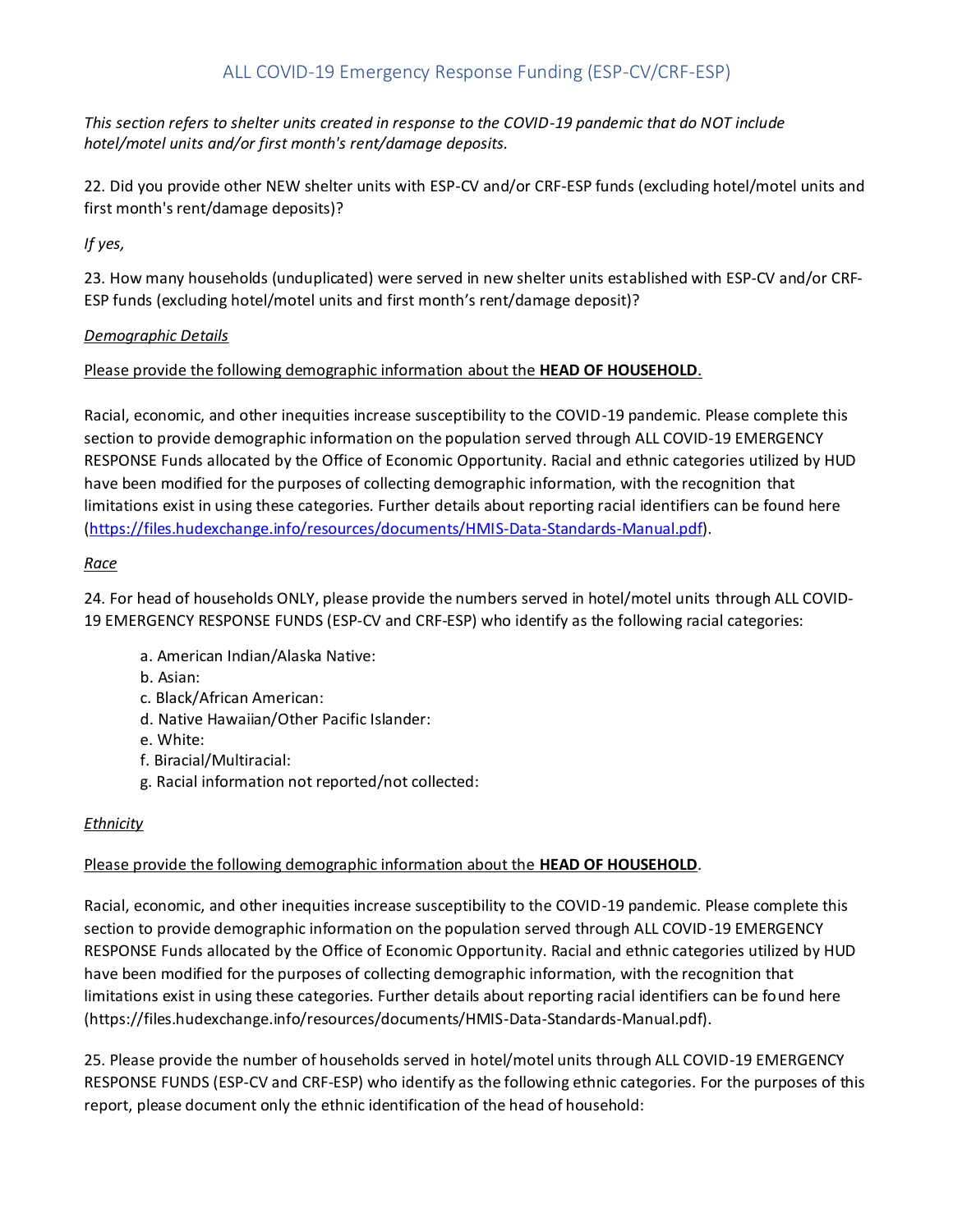- a. Hispanic/Latino:
- b. Non-Hispanic/Non-Latino:
- c. Ethnicity information not reported/collected:

## *Age*

26. Please provide the number of households served in hotel/motel units through ALL COVID-19 EMERGENCY RESPONSE FUNDS (ESP-CV and CRF-ESP) of the following household types:

- a. Single Adults (age 25 and older):
- b. Single Youth (age 18-24):
- c. Single Minor Youth (age 17 and younger):
- d. Adult (age 25 and older) headed Families with children:
- e. Youth (age 18-24) headed families with children:
- f. Minor Youth (age 17 and younger) headed families with children:

## **FOOD**

27. Did you prepare/provide snacks/meals with these funds? NOTE: If funds awarded under "food" were for transportation, storage, etc. NOT purchasing food, you can answer "no" to this question. (*Yes/No)*

*If yes (NOTE: This section should include information only ANY meals/snacks provided with any COVID-19 Emergency Response Funding (CRF-ESP/ESP-CV/CRF-Food),*

28. Please estimate the number of meals provided with ALL COVID-19 Emergency Response (ESP-CV/CRF-ESP) funding:

29. Were snacks provided with any of the COVID-19 Emergency Response (ESP-CV + CRF-ESP) funding: *Yes/No*

#### **FISCAL**

*This section is intended to gather information on ALL ESP-CV and CRF-ESP funds.*

30. TOTAL amount of ALL COVID-19 Emergency Response Funds (ESP-CV/CRF-ESP) **AWARDED** for SHELTER CAPACITY:

31. TOTAL amount of ALL COVID-19 Emergency Response Funds (ESP-CV/CRF-ESP) **EXPENDED** for SHELTER CAPACITY:

32. TOTAL amount of ALL COVID-19 Emergency Response Funds (ESP-CV/CRF-ESP) **AWARDED** for HYGIENE/SANITATION AND CLEANING SUPPLIES:

33. TOTAL amount of ALL COVID-19 Emergency Response Funds (ESP-CV/CRF-ESP) **EXPENDED** for HYGIENE/SANITATION AND CLEANING SUPPLIES:

34. TOTAL amount of ALL COVID-19 Emergency Response Funds (ESP-CV/CRF-ESP) **AWARDED** for STAFFING:

35. TOTAL amount of ALL COVID-19 Emergency Response Funds (ESP-CV/CRF-ESP) **EXPENDED** for STAFFING:

36. TOTAL amount of ALL COVID-19 Emergency Response Funds (ESP-CV/CRF-ESP) **AWARDED** for FOOD:

37. TOTAL amount of ALL COVID-19 Emergency Response Funds (ESP-CV/CRF-ESP) **EXPENDED** for FOOD: